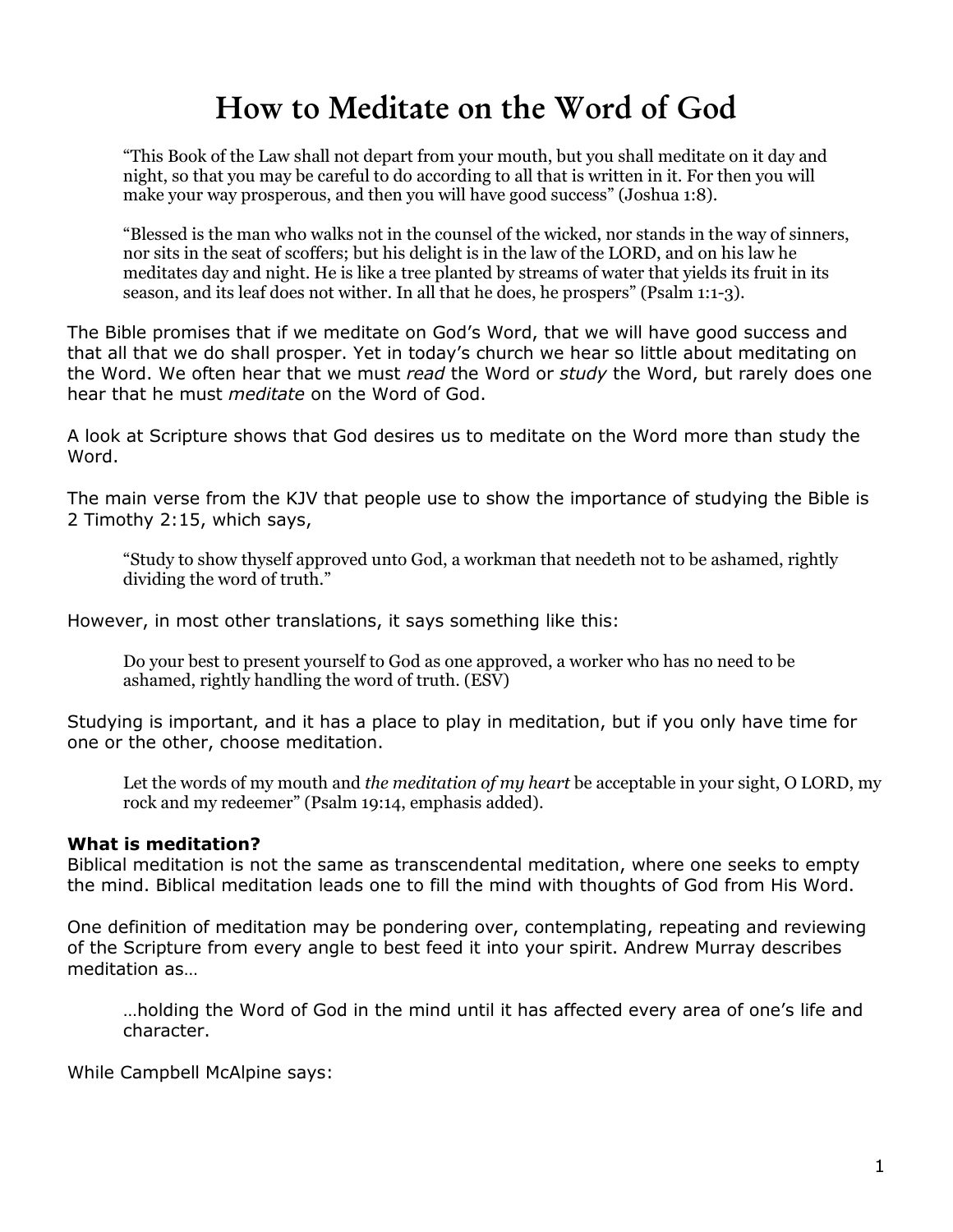Meditation is the devotional practice of pondering the words of a verse, or verses of Scripture, with a receptive heart, allowing the Holy Spirit to take the written Word and apply it as the living word to the inner being.

Selwyn Hughes, in his book Getting the Best Out of the Bible," opens up the various meanings of the Hebrew words translated meditate:

# "...on his law he meditates day and night" (Psalm 1:2).

The word used here is *hagah* which means to murmur (in pleasure), to ponder. Meditation is a pleasant 'murmuring' of Scripture to oneself.

# "...for I meditate on your statutes" (Psalm 119:99).

The word used here is *sicah* which means to reflect with deep devotion; to contemplate. Meditation is the quiet contemplation of and reflection on Scripture.

## "May the words of my mouth and the *meditation* of my heart be pleasing in your sight O Lord..." (Psalm 19:14).

The word used here is *higgayon* which means a musical notation, a murmuring sound. Meditation is a musical repetition of God's Word.

# "Meditate upon these things..." (1 Timothy 4:15, KJV)

The word used here is *meletao* which means to ponder carefully with the mind; to muse upon. Meditation is careful and prayerful reviewing of the Scripture.

Mr. Hughes then goes on to describe the idea of meditation is similar to a cow chewing the cud. First, the cow gulps down the food. Later, she regurgitates it out of her stomach back into her mouth. She does this several times, so that the food is thoroughly digested and absorbed into the bloodstream. Mr. Hughes then says:

Rumination and meditation are parallel words. When a Christian takes a phrase or verse of Scripture and begins to meditate upon it, the power that is resident in God's Word is absorbed into one's inner being, producing spiritual energy and faith.

# When and where should one meditate?

Joshua 1:8 and Psalm 1:2 both state "day and night." We should always be meditating on the Word of God, as long as it doesn't interfere with our present work or activity.

Deuteronomy 6:4-9 gives some further insight:

Hear, O Israel: The LORD our God, the LORD is one. You shall love the LORD your God with all your heart and with all your soul and with all your might. And these words that I command you today shall be on your heart. You shall teach them diligently to your children, and shall talk of them when you sit in your house, and when you walk by the way, and when you lie down, and when you rise. You shall bind them as a sign on your hand, and they shall be as frontlets between your eyes. You shall write them on the doorposts of your house and on your gates (emphasis added).

When you sit in your house, when you walk by the way, when you lie down, when you get up...all are good opportunities to meditate on the Word. Driving to work or school, standing in line, during lunch (if you're by yourself), during breaks. Almost anytime is a good time to meditate.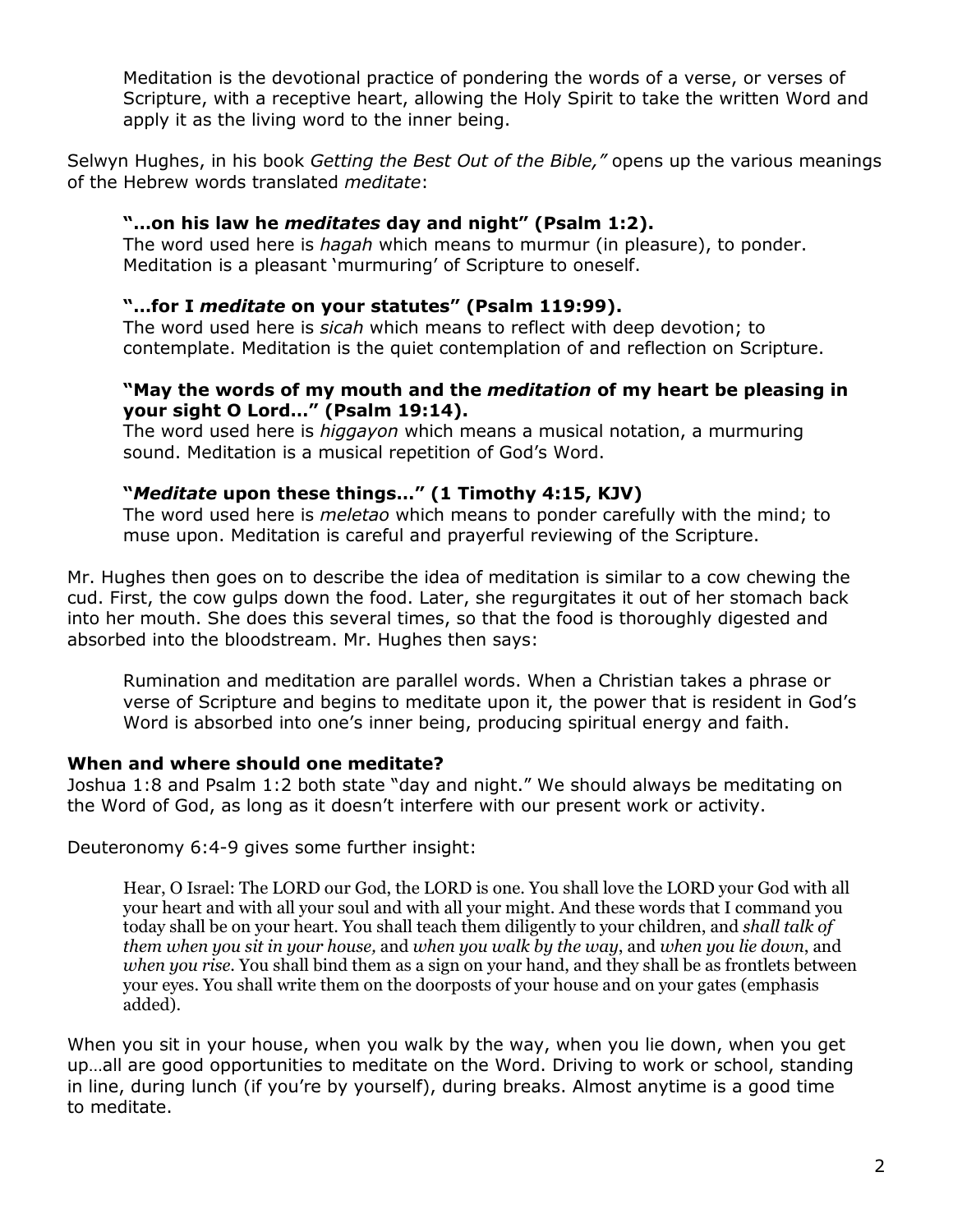## How to meditate?

There are various methods of meditation. In this little study, we'll just touch on them. You'll need to explore and experiment with each one for yourself.

- 1. Ask God for enlightenment. As you read the Word, and as you begin meditating, ask God to open His Word up to you. Pray that your mind may be renewed, and ask Him for insight into how His Word should be applied in your life, business and relationships.
- 2. Record your thoughts. Simply put, what does the verse say to you? How does it apply to your life? How does it shed light on another portion of Scripture or truth that you already know? Sometimes pen and paper can make all the difference in the world of what you get out of a passage of Scripture.
- 3. Emphasize each word of the verse. Think about what each word means and how the meaning changes with each emphasis. For example,

**Do not be** conformed to this world, but be transformed by the renewal of your mind... This is a command to be obeyed. I am not to do something, and I am to do something.

Do not be **conformed** to this world, but be transformed by the renewal of your mind... I am not to be conformed, shaped or molded to what this world thinks is right or wrong. I'm not to allow outside pressures to shape me, whether it be the culture, family, friends, peers, co-workers, the education system, or television.

Do not be conformed to this world, but be transformed by the renewal of your mind... I'm not to be like the world. In many ways, what the world loves, I'm to hate, and what the world hates, I'm to love.

- 4. Memorize the verse. Get the Word into you so that you can recall it during the day. Practice letting the verse go out of consciousness, then bring it back.
- 5. Analyze the verse. How does the verse apply to me, and how do I perform it? Does the verse contain teaching, reproof, correction, or training in righteousness (see 2) Timothy 3:16-17)? Do I see Jesus Christ in the verse?

A couple of methods to analyze a verse are the COMB and SPECK methods.

COMB is partially studying the verse, looking for:

- C: Context O: Other related Scriptures M: Meaning of Words
- **B: Background**

While SPECK asks:

Is there a sin for me to avoid? Is there a **promise** to claim? A **praise** to give? A **prayer** to pray? Is there an example for me to follow? Is there a **command** for me to obey?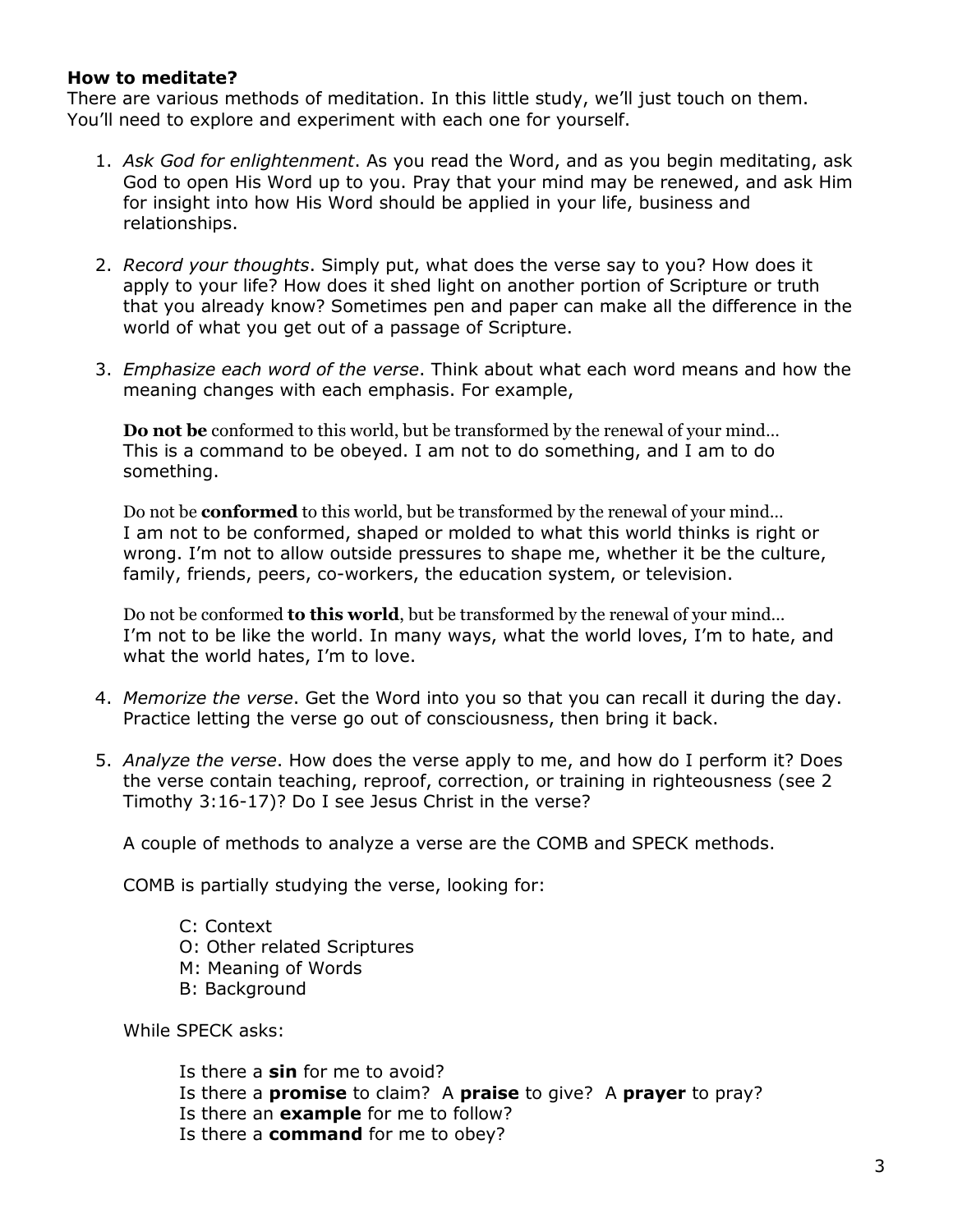Is there knowledge for me to learn, especially about God the Father, Jesus Christ, or the Holy Spirit?

- 6. Personalize the verse. Put yourself in the verse. List all the ways you can use this verse. Be specific. How does the verse speak to a present need? How does the verse apply to your life?
- 7. Visualize the verse. Visualize the store in the passages, but also imagine the results in your own life as you begin to apply this verse. If you are reading a story from the Gospels or elsewhere, picture what is happening: What noises are there? What smells? What is the weather like? What is the attitude of the people? How do you react to what is being said? For example, on the Sermon on the Mount, was Jesus sitting down, standing up, moving around? How big was the crowd? Was it just a handful of people, a few hundred or a few thousand? (Listening to a Bible on tape may help with visualizing.)
- 8. Paraphrase the verse. Rewrite the verse in your own words. Apply it to your present circumstances. Try using as few words as possible.
- 9. Sing the verse. Either sing the words directly, or make up words that fit the verse, and maybe what you've learned or how it applies to your present situation. Use it to praise God and to encourage yourself. Write a song about the story in the passage.
- 10. Vocalize the verse. Pray the verse back to God, asking Him to give you more light on the verse, and to help you put it into practice. Share what you've learned with others. Think "out loud," confessing the Word to yourself, God, and the devil. "Preach" the Word (even if no one else hears you). Think how you would explain the verse to someone else. Throughout the day, talk the verse to yourself, God, the devil, and others. Deuteronomy 6, that we looked at earlier, specifically mentions teaching the Word to our children.
- 11. Ask questions. Along with the COMB and SPECK above, ask Who, What, Where, When, Why, How. Write down and think about any other questions that may come to mind.

# What to meditate on

One question that arises is what to meditate on. Of course, a verse-by-verse meditation of the Bible would be ideal, but it's not always the most practical. If you are using a Bible reading plan, such as reading the Bible through in a year or a few months, to meditate on each and every verse would consume all of your time. Listed here are four ways to find passages to meditate on:

- 1. Just meditate. Instead of reading through the Bible in a short amount of time (a few months or a year), just read a few verses every day and meditate on them, slowly progressing through the Bible. You may want to choose a specific book, work through it, then choose another book until you've completed the Bible. You may want to start in Matthew, and read-mediate your way through the New Testament, or begin in Genesis, and go through the whole Bible...no matter how long it may take you. Even 10 years would be a wise investment.
- 2. Choose a passage. If you have a daily reading plan, such as reading through the Bible in a year, choose a passage that is not connected to your daily reading plan.